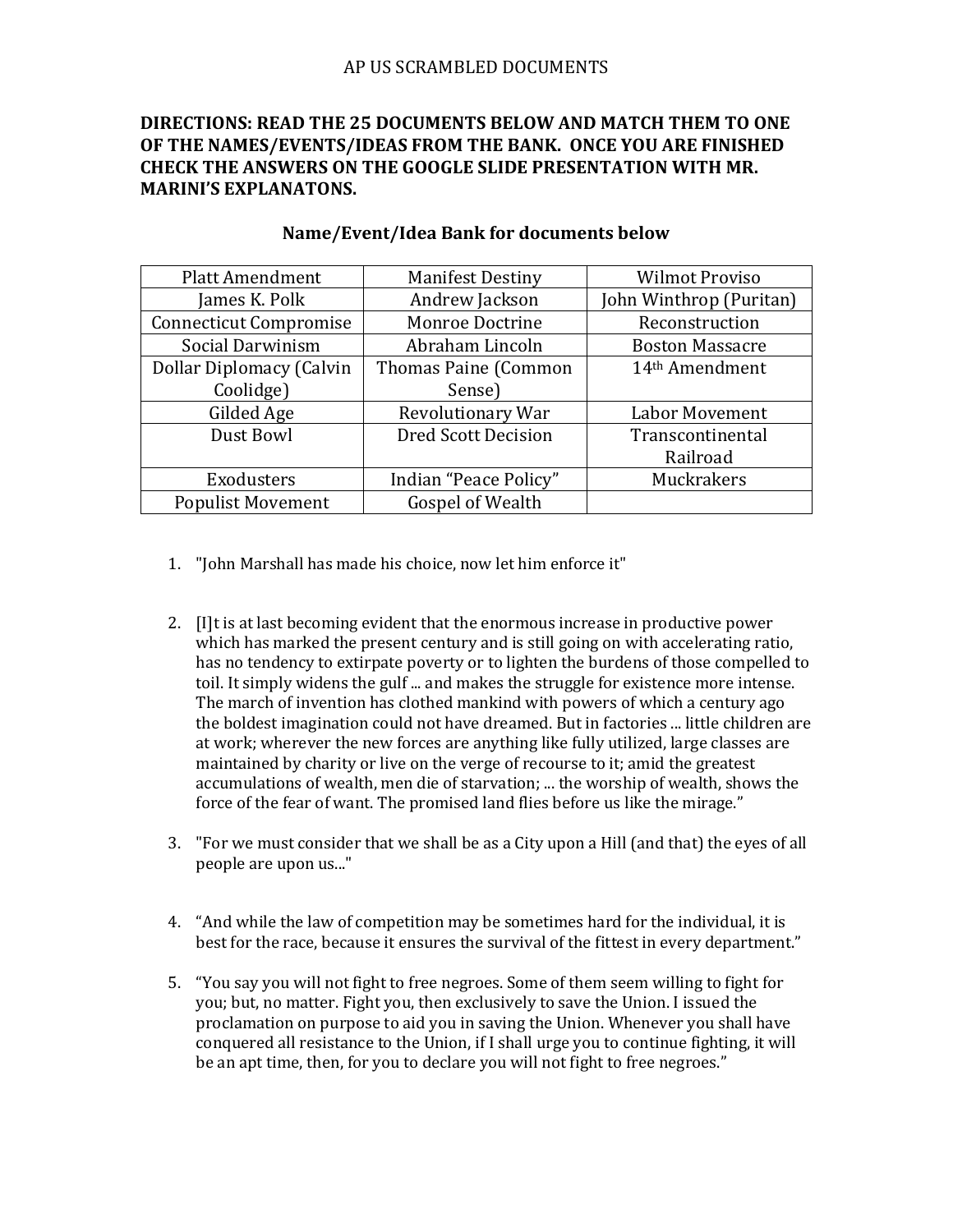## AP US SCRAMBLED DOCUMENTS

6. "First. In the cause of humanity and to put an end to the barbarities, bloodshed, starvation, and horrible miseries now existing there [in Cuba], and which the parties to the conflict are either unable or unwilling to stop or mitigate....

Second. We owe it to our citizens in Cuba to afford them that protection and indemnity for life and property....

Third. The right to intervene may be justified by the very serious injury to the commerce, trade, and business of our people and by he wanton destruction of property and devastation of the island. "

- 7. "The occasion has been judged proper for asserting, as a principle, ....that the American continents, by the free and independent condition which they have assumed and maintain, are henceforth not to be considered as subjects for future colonization by any European powers..."
- 8. "If the British Parliament has legal authority to issue an order that we shall furnish a single for the troops here, and to compel obedience to that order, they have the same right to issue an order for us to supply those troops....every necessity; and to compel obedience to that order also;...What is this but taxing us to a certain sum, and leaving us only the manner of raising it?"
- 9. "All person born or naturalized in the United States, and subject to the jurisdiction thereof, are citizens of the United States and of the states wherein they reside. No state shall make or enforce any law which shall abridge the privileges or immunities of citizens of the United States; nor shall any state deprive any person of life, liberty, or property without due process of law; nor deny to any person within its jurisdiction the equal protection of the laws."
- 10. "For many years numerous Americans have been living in Nicaragua, developing industries and carrying on business. At the present time there are large investments in lumbering, mining coffee growing, banana culture, shipping, and in...other business. In addition..., the Government of Nicaragua, by treaty, granted in perpetuity to the United States exclusive rights for the construction of an ocean canal."
- 11. "John Calhoun, if you secede from my nation I will secede your head from the rest of your body."
- 12. "A general association of nations must be formed under specific covenants for the purpose of affording mutual guarantees of political independence and territorial integrity to great and small states alike."
- 13. "America is destined for better deeds. It is our unparalleled glory that we have no reminiscences of battle fields, but in defence of humanity, of the oppressed of all nations, of the rights of conscience, the rights of personal enfranchisement. Our annals describe no scenes of horrid carnage, where men were led on by hundreds of thousands to slay one another, dupes and victims to emperors, kings, nobles, demons in the human form called heroes. We have had patriots to defend our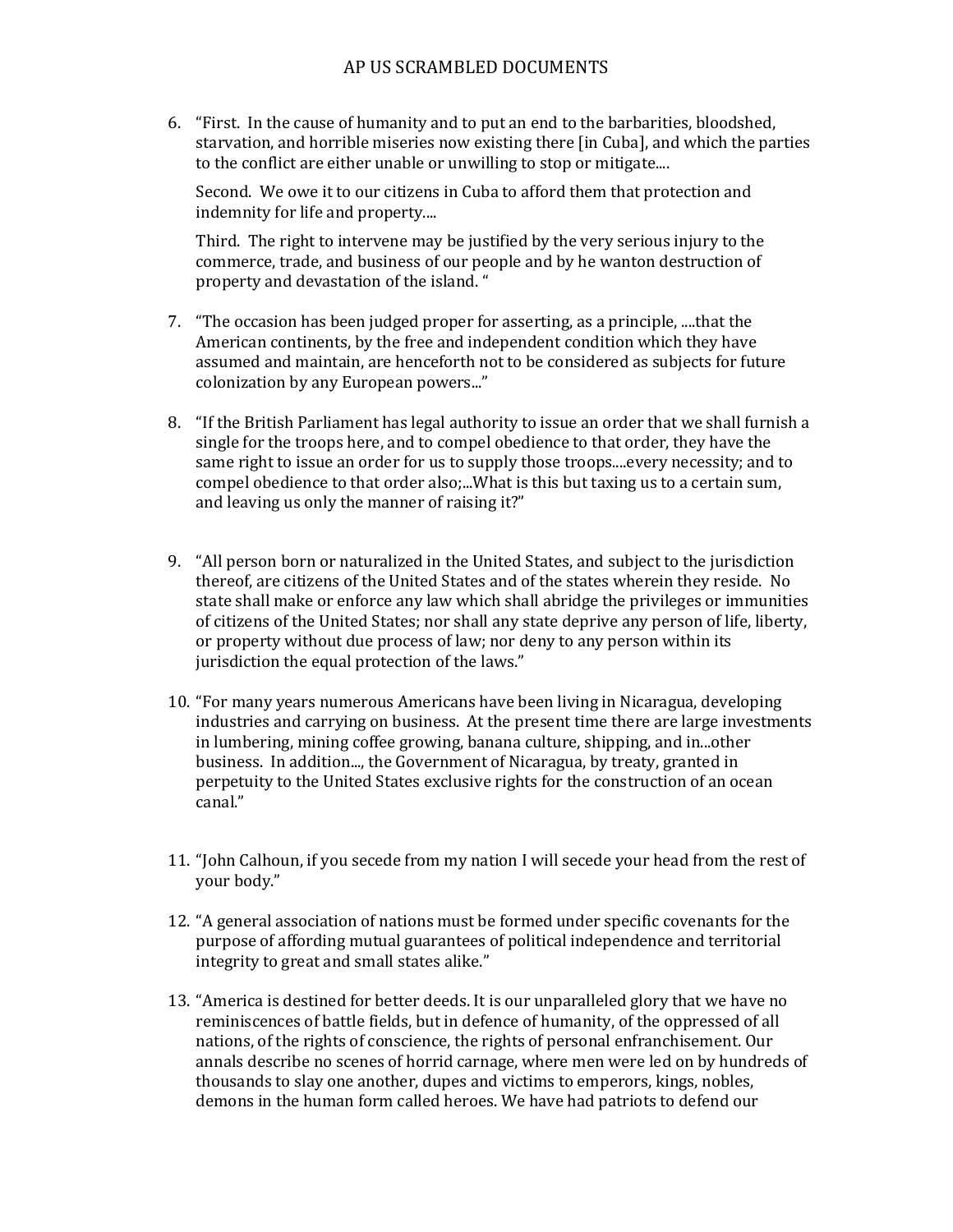#### AP US SCRAMBLED DOCUMENTS

homes, our liberties, but no aspirants to crowns or thrones; nor have the American people ever suffered themselves to be led on by wicked ambition to depopulate the land, to spread desolation far and wide, that a human being might be placed on a seat of supremacy."

- 14. I heard a man once say in a prayer-meeting that he was thankful that he was one of God's poor, and then I silently wondered what his wife would say to that speech, as she took in washing to support the man while he sat and smoked on the veranda. I don't want to see any more of that kind of God's poor. Now, when a man could have been rich just as well, and he is now weak because he is poor, he has done some great wrong; he has been untruthful to himself; he has been unkind to his fellowmen. We ought to get rich if we can by honorable and Christian methods, and these are the only methods that sweep us quickly toward the goal of riches.
- 15. "The struggle with the Pullman Company has developed into a contest between the producing classes and the money power in this country. We stand upon the ground that the workingmen are entitled to just a proportion of the proceeds of their labor. This the Pullman Company denied them."
- 16. "The cloud looked deathlike black, And through our mighty nation, it left a dreadful track.

From Oklahoma City to the Arizona line, Dakota and Nebraska to the lazy Rio Grande, It fell across our city like a curtain of black rolled down, We thought it was our judgement, we thought it was our doom.

The radio reported, we listened with alarm, The wild and windy actions of this great mysterious storm; From Albuquerque and Clovis, and all New Mexico, They said it was the blackest that ever they had saw. "

- 17. "The cup of forbearance has been exhausted, even before the recent information from the frontier of Del Norte. But now after reiterated menaces, Mexico has passed the boundary of the United States, has invaded our territory, and shed American blood upon American Soil."
- 18. . . . Prominent among the matters which challenge the attention of Congress at its present session is the management of our Indian affairs...there is reason to believe that the Indians in large numbers would be persuaded to sever their tribal relations and to engage at once in agricultural pursuits. Many of them realize the fact that their hunting days are over and that it is now for their best interests to conform their manner of life to the new order of things. By no greater inducement than the assurance of permanent title to the soil can they be led to engage in the occupation of tilling it.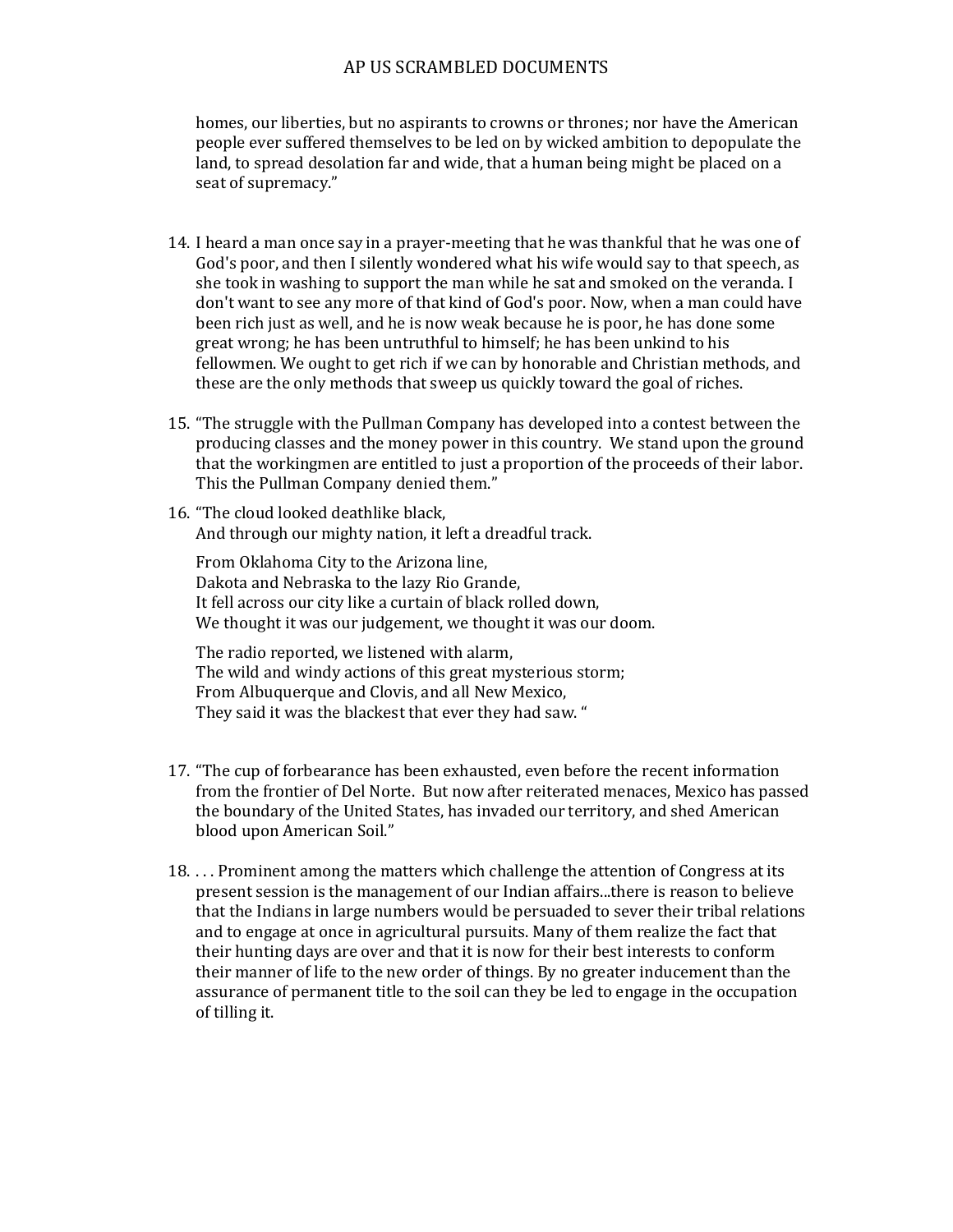### AP US SCRAMBLED DOCUMENTS

- 19. "In the opinion of the court, the legislation and histories of the times, and the language used in the Declaration of Independence, show, that neither the class of persons who had been imported as slaves, nor their descendants, whether they had become free or not, were then acknowledged as a part of the people, nor intended to be included in the general words used in that memorable instrument...They had for more than a century before been regarded as beings of an inferior order, and altogether unfit to associate with the white race, either in social or political relations; and so far inferior, that they had no rights which the white man was bound to respect; and that the negro might justly and lawfully be reduced to slavery for his benefit."
- 20. "The one moral, the one remedy for every evil, social, political, financial, and industrial, the one immediate vital need of the entire Republic, is the Pacific Railroad."
- 21. "Provided, That, as an express and fundamental condition to the acquisition of any territory from the Republic of Mexico by the United States, by virtue of any treaty which may be negotiated between them, and to the use by the Executive of the moneys herein appropriated, neither slavery nor involuntary servitude shall ever exist in any part of said territory, except for crime, whereof the party shall first be duly convicted."
- 22. Another fact which has incited the farmer against corporations is the bold and unblushing participation of the railways in politics. At every political convention their emissaries are present with blandishments and passes and other practical arguments to secure the nomination of their friends. The sessions of these legislatures are disgusting scenes of bribery and debauchery. There is not an attorney of prominence in Western towns who does not carry a pass or has not had the opportunity to do so. The passes, of course, compass the end sought. By these means, the railroads have secured an iron grip upon legislatures and officers, while no redress has been given to the farmer.
- 23. :Q. Yes; What was the cause of your going out, and in the first place how did you happen to go there, or to send these people there? A. Well, my people, for the want of land -- we needed land for our children -- and their disadvantages -- that caused my heart to grieve and sorrow; pity for my race, sir, that was coming down, instead of going up -- that caused me to go to work for them. I sent out there perhaps in '66 -- perhaps so; or in '65, any way -- my memory don't recollect which; and they brought back tolerable favorable reports; then I jacked up three or four hundred, and went into Southern Kansas, and found it was a good country, and I though Southern Kansas was congenial to our nature, sir; and I formed a colony there, and bought about a thousand acres of ground -- the colony did -- my people."